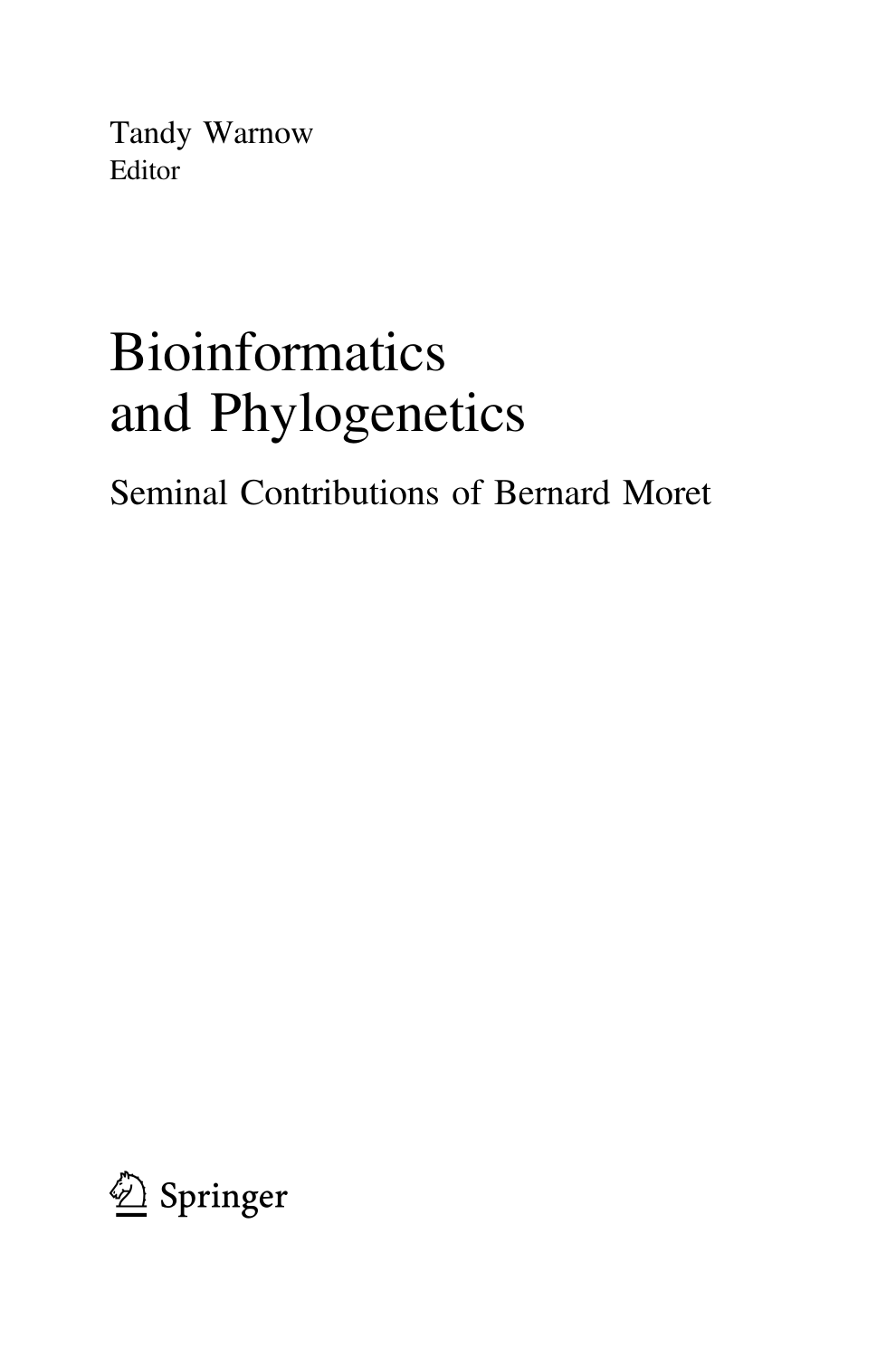**Editor** Tandy Warnow University of Illinois at Urbana-Champaign Urbana, IL, USA

ISSN 1568-2684 ISSN 2662-2432 (electronic) Computational Biology<br>ISBN 978-3-030-10836-6 ISBN 978-3-030-10837-3 (eBook) <https://doi.org/10.1007/978-3-030-10837-3>

Library of Congress Control Number: 2018966860

#### © Springer Nature Switzerland AG 2019

This work is subject to copyright. All rights are reserved by the Publisher, whether the whole or part of the material is concerned, specifically the rights of translation, reprinting, reuse of illustrations, recitation, broadcasting, reproduction on microfilms or in any other physical way, and transmission or information storage and retrieval, electronic adaptation, computer software, or by similar or dissimilar methodology now known or hereafter developed.

The use of general descriptive names, registered names, trademarks, service marks, etc. in this publication does not imply, even in the absence of a specific statement, that such names are exempt from the relevant protective laws and regulations and therefore free for general use.

The publisher, the authors and the editors are safe to assume that the advice and information in this book are believed to be true and accurate at the date of publication. Neither the publisher nor the authors or the editors give a warranty, express or implied, with respect to the material contained herein or for any errors or omissions that may have been made. The publisher remains neutral with regard to jurisdictional claims in published maps and institutional affiliations.

This Springer imprint is published by the registered company Springer Nature Switzerland AG The registered company address is: Gewerbestrasse 11, 6330 Cham, Switzerland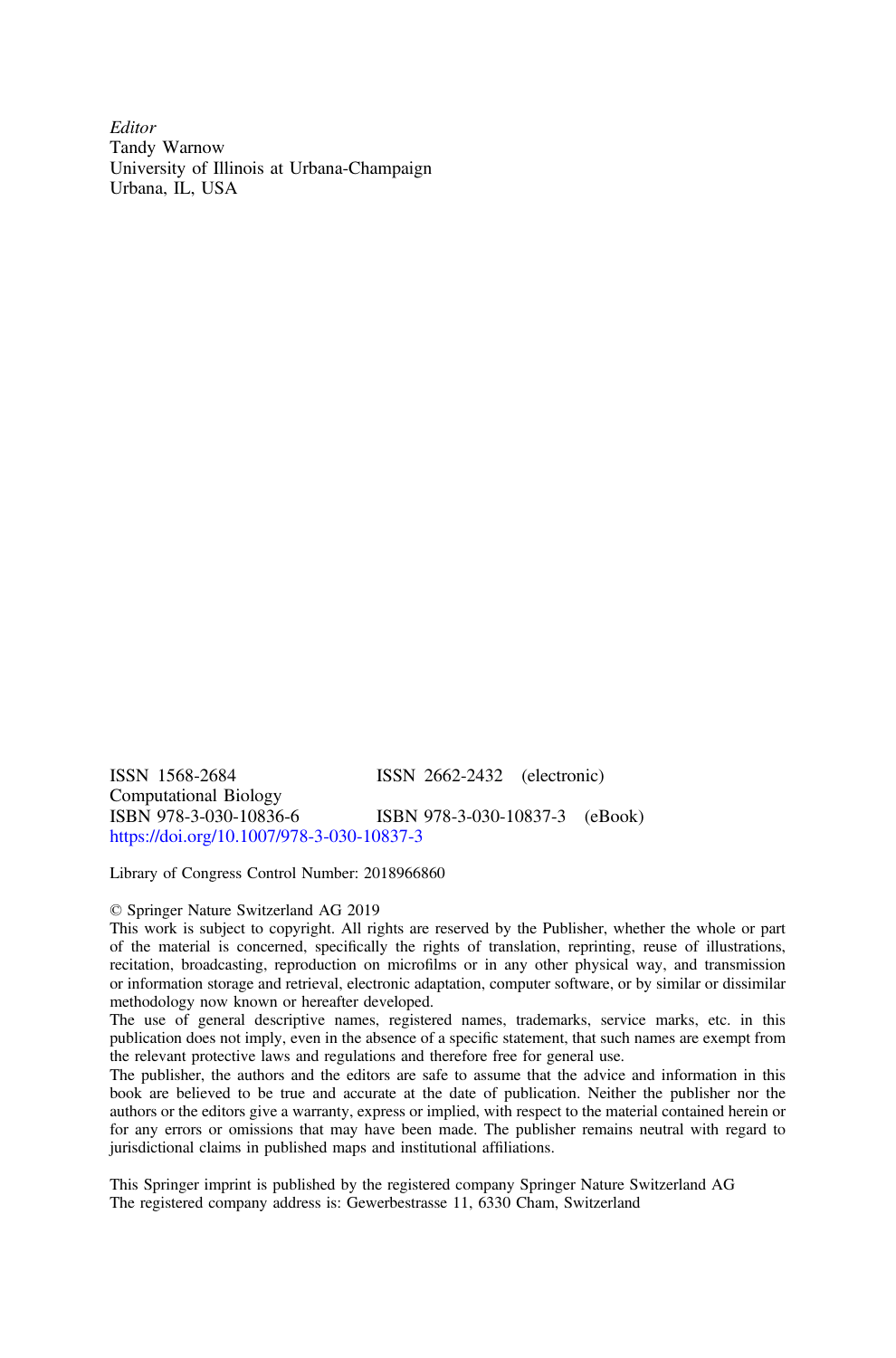Dedicated to Bernard M. E. Moret on his retirement.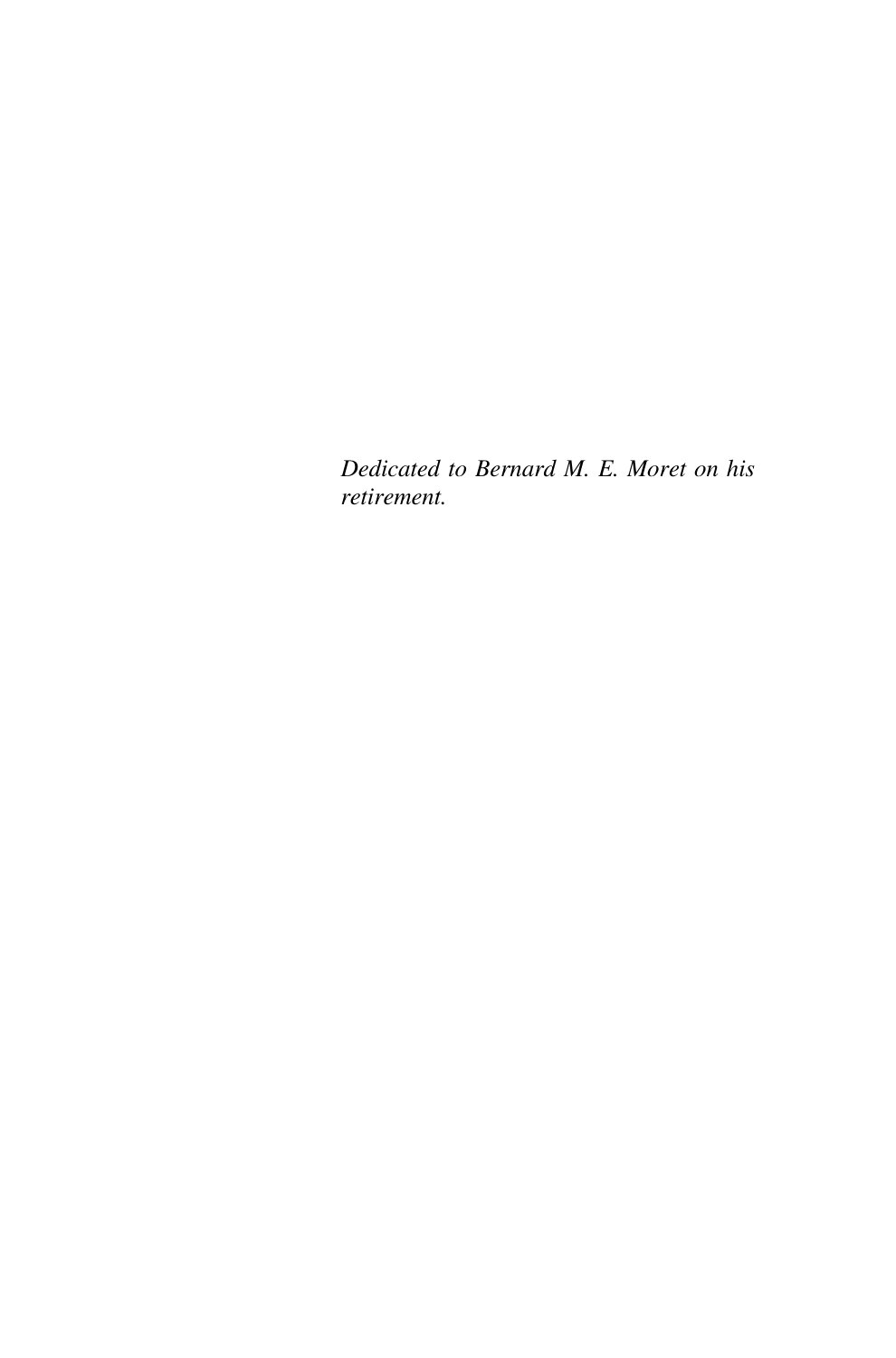## Preface

This Festschrift is in honor of Bernard M. E. Moret, whose retirement from Ecole Polytechnique Fédérale de Lausanne (EPFL) in December 2016 culminated a nearly 40-year career. Bernard's research spanned several areas in computer science, including algorithm engineering, high-performance computing, and algorithmic computational biology. Many of Bernard's contributions were concerned with inferring and using phylogenies (i.e., evolutionary trees and phylogenetic networks), especially for large and challenging datasets. His work in genome rearrangement phylogeny is the best known, where he has been one of a small number of leading researchers in establishing theory and developing novel methods and open-source software based on rigorous mathematical theory. In addition, he has also contributed to the understanding and developing divide-and-conquer strategies, supertree construction, absolute fast converging phylogeny estimation, phylogenetic networks, and the use of phylogenies to answer biological questions. He has also trained (both directly and indirectly) many of the leading people in computational biology, including several of the contributors to this volume. For example, Alexandros Stamatakis and Daniel Doerr were postdoctoral researchers of Bernard's; Jijun Tang was his Ph.D. student; and Mark Holder, Luay Nakhleh, and Sébastien Roch were funded by the CIPRES project (see [http://www.phylo.org\)](http://www.phylo.org), which Moret directed from 2003–2006.

Two conferences were organized in honor of Bernard's retirement: the first, organized by his current and former students and postdocs, was held at EPFL on November 7–8, 2016 (see [https://lcbb.ep](https://lcbb.epfl.ch/climb/)fl.ch/climb/), and the second, which I organized, was held at Berkeley on June 2, 2017 (see [http://tandy.cs.illinois.edu/](http://tandy.cs.illinois.edu/Moret-Festschrift.html) [Moret-Festschrift.html](http://tandy.cs.illinois.edu/Moret-Festschrift.html)). These two conferences led to this Festschrift.

The chapters in this volume represent some of the areas in which Bernard's work has had an influence, including methods for phylogenetic tree and network estimation, genome rearrangements, cancer phylogeny, species trees, divide-andconquer strategies, and the use of integer linear programming in computational biology. Each chapter provides an introduction to a cutting-edge problem in computational biology that is computationally and mathematically interesting. Hence, the volume is designed to be useful as a text for a graduate course in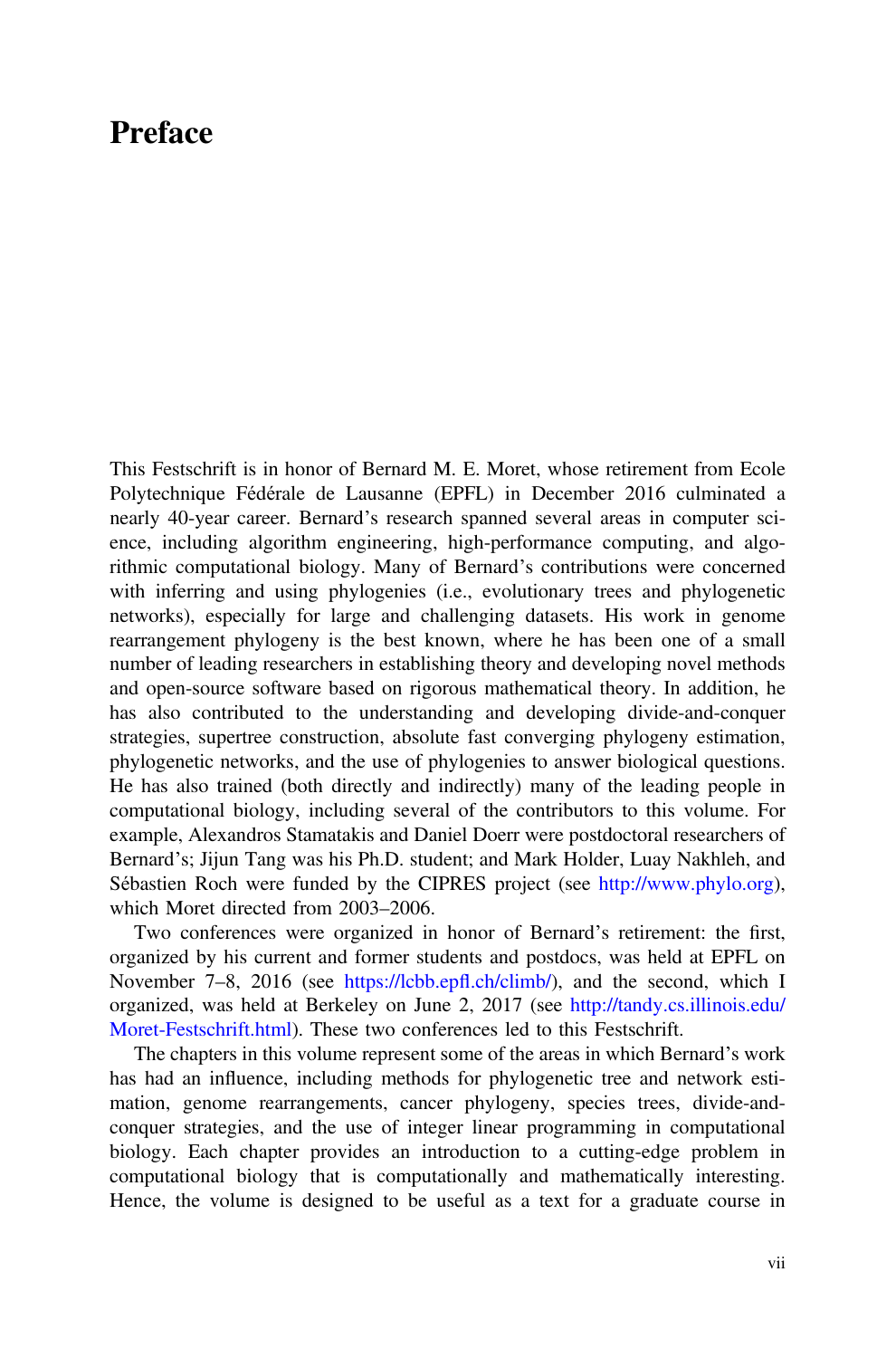computational biology and bioinformatics, aiming at computer scientists, applied mathematicians, and statisticians. Although much of the work that is described is advanced, each chapter provides references to the literature to enable the reader to obtain additional background, if needed.

The chapters are ordered based on the statistical complexity of the problem they address. The first three chapters address challenges in developing accurate and efficient software for the NP-hard maximum likelihood phylogeny estimation problem. Chapters 1 (by Alexandros Stamatakis) and 2 (by Stéphane Guindon and Olivier Gascuel) focus on optimizing maximum likelihood codes (including but not limited to numerical optimization), while Chap. 3 (by David Bader and Kamesh Madduri) focuses on high-performance computing aspects; together, the three chapters provide complementary insights into how to design codes for this important basic problem in computational phylogenetics. Chapter 4 (by Sébastien Roch) is also about phylogeny estimation from aligned sequences, and addresses a basic statistical question: how much data does a phylogeny estimation method require (or need) to recover the true tree with high probability, as a function of the model tree parameters (e.g., number of leaves and lengths of the branches in the tree)? Roch's chapter comes with a Jupyter notebook and provides scripts for analyses and simulations. Chapter 5 (by Nadia El-Mabrouk and Emmanuel Noutahi) addresses algorithms to infer gene trees when the input includes aligned gene sequences and also a species tree. The inference of species trees is covered in Chaps. 6 and 7. Chapter 6 (which I contributed) is about divide-and-conquer strategies to scale phylogeny estimation methods to large datasets, and specifically addresses limitations in current supertree methods. Chapter 7 (by Benjamin Redelings and Mark Holder) is about taxonomic supertrees and the challenge of constructing them when some taxa in the input have unknown placements within a taxonomic hierarchy. Chapter 8 (by Santos Muños et al.) addresses the inference of ultrametric distances from additive distance matrices, and so is related to the problem of assigning dates to internal nodes in phylogenetic trees. Chapters 9 (by Jiijun Tang) addresses the inference of ancestral genomes under genome rearrangement events. Chapters 10 (by Ron Zeira and Ron Shamir) and 11 (by Russell Schwartz) address complementary approaches to inferring evolutionary histories in cancer; Zeira and Shamir focus on how chromosomal rearrangements can be used as indicators of evolutionary history and Schwartz provides an overview of different approaches to tumor phylogenetics. Chapters 12 (by Louxin Zhang) and 13 (by R. A. Leo Elworth et al.) examine problems in phylogenetic networks, with Zhang focusing on discrete mathematics questions and Elworth et al. addressing statistical estimation issues. Chapter 14 (by Daniel Doerr and Jens Stoye) uses evolution to provide a framework within which to understand comparative and functional genomics. Chapter 15 (by Dan Gusfield) provides an introduction to Integer Linear Programming and its use in computational biology, with specific focus on how ILP can be used to solve the NP-hard Traveling Salesman Problem; his chapter also comes with software and datasets.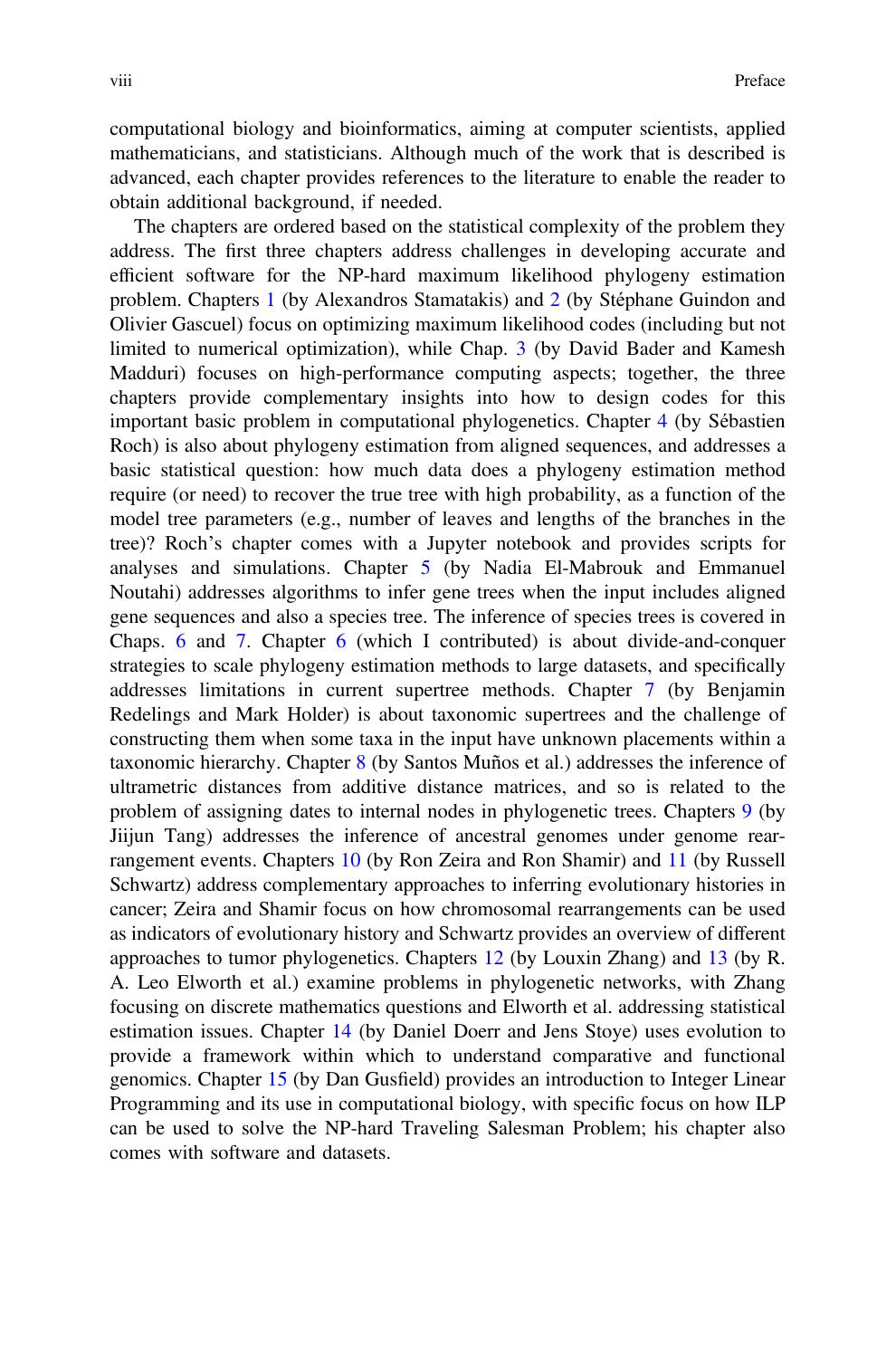While the chapters are designed to be self-contained (and each contains a substantial bibliography to enable the reader to get additional background), some background in computer science (algorithms and running time analysis) and statistics (e.g., the use of probabilistic models and statistical estimation under these models) is assumed. Background in computational phylogenetics is helpful but not required, but many readers may find it helpful to read some of the textbooks in phylogenetics. For a statistical perspective on this research area, see [1] and [3]. A computer science perspective on algorithm design for phylogeny estimation (especially for large datasets) is provided in [2].

Urbana, USA Tandy Warnow Contact a USA Tandy Warnow Tandy Warnow Tandy Warnow Tandy Warnow Tandy Warnow Tandy

### **References**

- 1. Felsenstein, J.: Inferring Phylogenies. Sinauer Associates, Sunderland, Massachusetts (2004)
- 2. Warnow, T.: Computational Phylogenetics: An Introduction to Designing Methods for Phylogeny Estimation. Cambridge University Press, Cambridge, UK (2018)
- 3. Yang, Z.: Molecular Evolution: A Statistical Approach. Oxford University Press, Oxford (2014)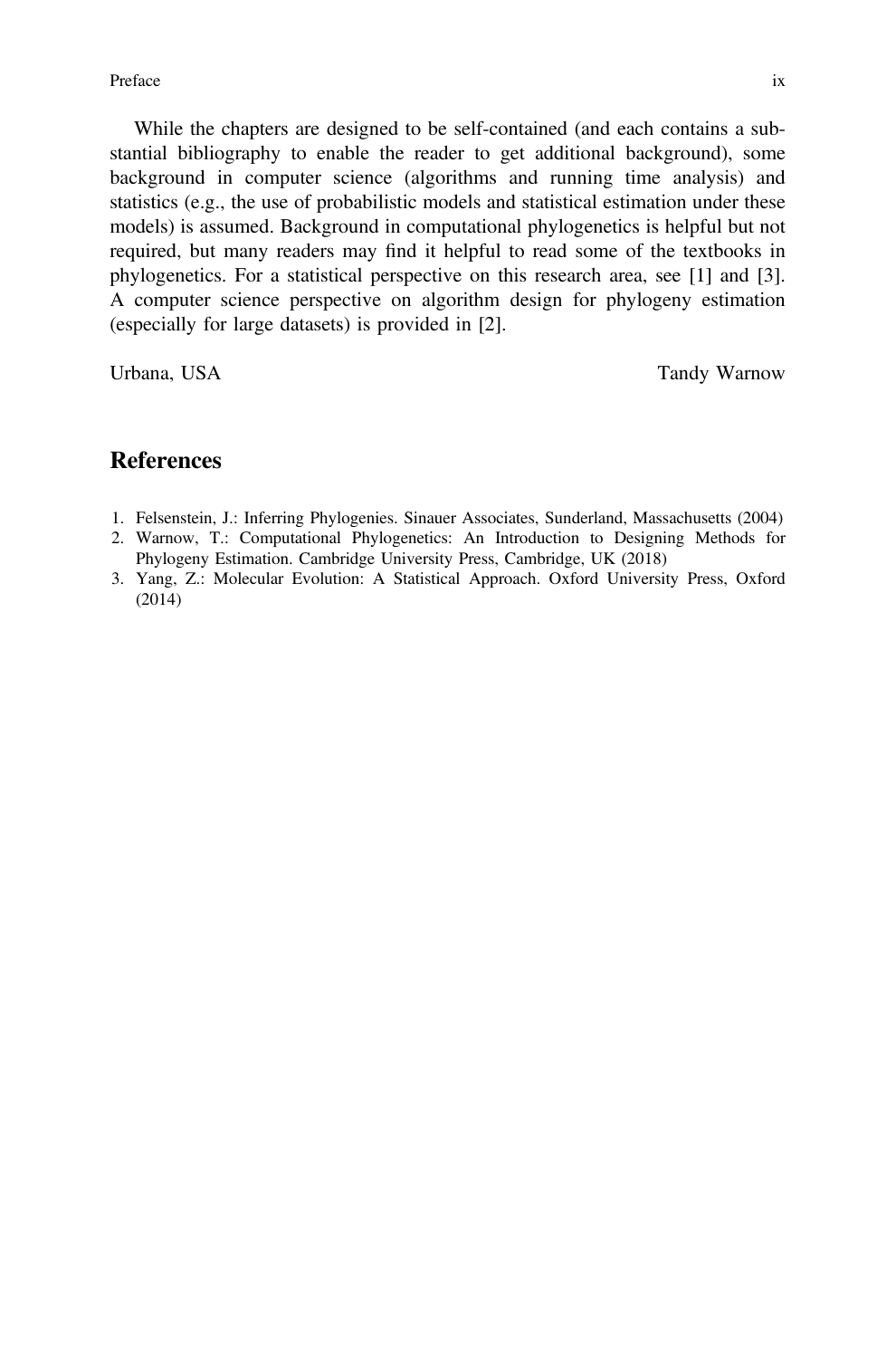## **Contents**

| 1            | A Review of Approaches for Optimizing Phylogenetic Likelihood |                                                                |                |  |  |  |
|--------------|---------------------------------------------------------------|----------------------------------------------------------------|----------------|--|--|--|
|              |                                                               |                                                                | 1              |  |  |  |
|              |                                                               | Alexandros Stamatakis                                          |                |  |  |  |
|              | 1.1                                                           |                                                                | $\mathbf{1}$   |  |  |  |
|              | 1.2.                                                          | $\overline{2}$<br>Calculating the Likelihood on Phylogenies    |                |  |  |  |
|              | 1.3                                                           | Sequential PLF Optimization via Algorithmic Means              |                |  |  |  |
|              |                                                               | 1.3.1<br>Saving Computations                                   | 5              |  |  |  |
|              |                                                               | Saving Memory<br>1.3.2                                         | $\overline{7}$ |  |  |  |
|              | 1.4                                                           | Sequential Optimization via Technical Means                    | 8              |  |  |  |
|              |                                                               | 1.4.1<br>Standard Techniques: Tip-Tip and Tip-Inner            |                |  |  |  |
|              |                                                               |                                                                | 9              |  |  |  |
|              |                                                               | 1.4.2                                                          | 9              |  |  |  |
|              | 1.5                                                           | Partial and Full Terraces in Tree Space                        | 10             |  |  |  |
|              | 1.6                                                           | Parallel PLF Computations                                      | 12             |  |  |  |
|              |                                                               | Preprocessing and Parallel I/O<br>1.6.1                        | 13             |  |  |  |
|              |                                                               | Parallelization Approaches<br>1.6.2                            | 13             |  |  |  |
|              |                                                               | 1.6.3                                                          | 14             |  |  |  |
|              | 1.7                                                           |                                                                | 16             |  |  |  |
|              |                                                               |                                                                | 17             |  |  |  |
|              |                                                               |                                                                |                |  |  |  |
| $\mathbf{2}$ |                                                               | <b>Numerical Optimization Techniques in Maximum Likelihood</b> |                |  |  |  |
|              |                                                               |                                                                | 21             |  |  |  |
|              |                                                               | Stéphane Guindon and Olivier Gascuel                           |                |  |  |  |
|              | 2.1                                                           |                                                                | 21             |  |  |  |
|              | 2.2                                                           | Modeling Sequence Evolution                                    | 23             |  |  |  |
|              | 2.3                                                           | Matrix-Based Calculation of the Likelihood Function<br>26      |                |  |  |  |
|              | 2.4                                                           | Likelihood Calculation and Pruning Algorithm Using Vector      |                |  |  |  |
|              |                                                               |                                                                | 27             |  |  |  |
|              | 2.5                                                           |                                                                | 29             |  |  |  |
|              |                                                               |                                                                |                |  |  |  |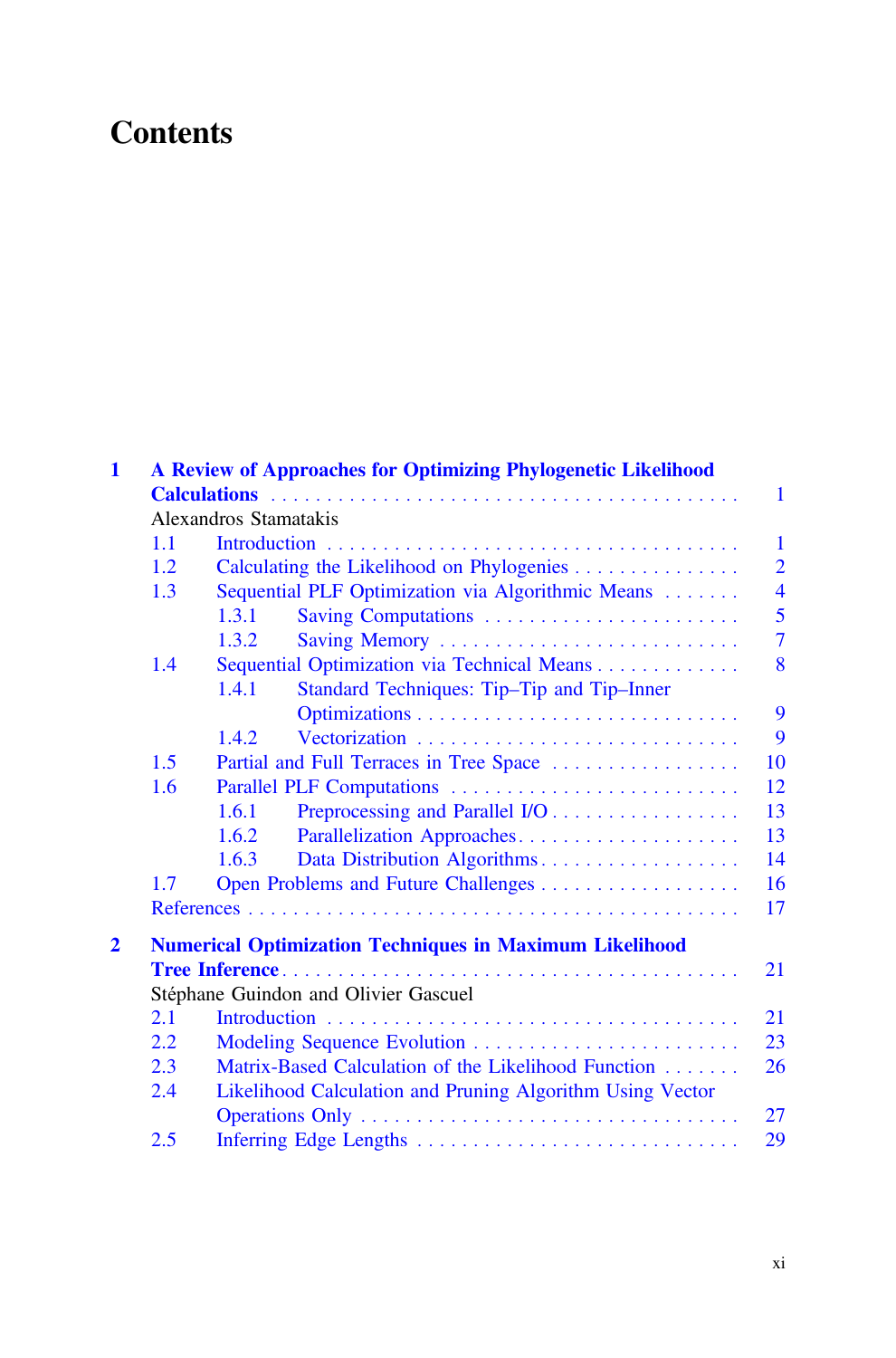|                      |     | 2.5.1<br>Speeding Up the Likelihood Calculation                                         | 29 |  |  |
|----------------------|-----|-----------------------------------------------------------------------------------------|----|--|--|
|                      |     | 2.5.2<br>Optimizing One Length                                                          | 30 |  |  |
|                      |     | 2.5.3                                                                                   | 32 |  |  |
|                      | 2.6 | Inferring Parameters of Mixture Models                                                  | 34 |  |  |
|                      | 2.7 |                                                                                         | 36 |  |  |
|                      |     |                                                                                         | 37 |  |  |
| 3                    |     | High-Performance Phylogenetic Inference                                                 | 39 |  |  |
|                      |     | David A. Bader and Kamesh Madduri                                                       |    |  |  |
|                      | 3.1 |                                                                                         | 39 |  |  |
|                      | 3.2 |                                                                                         | 40 |  |  |
|                      | 3.3 | Performance Optimizations and Multi-node Parallelism                                    | 41 |  |  |
|                      | 3.4 |                                                                                         | 42 |  |  |
|                      |     |                                                                                         | 42 |  |  |
|                      |     |                                                                                         |    |  |  |
| $\blacktriangleleft$ |     | Hands-on Introduction to Sequence-Length Requirements in                                | 47 |  |  |
|                      |     | Sébastien Roch                                                                          |    |  |  |
|                      | 4.1 |                                                                                         | 47 |  |  |
|                      | 4.2 |                                                                                         | 48 |  |  |
|                      | 4.3 |                                                                                         | 49 |  |  |
|                      | 4.4 | Phylogenetic Signal                                                                     | 52 |  |  |
|                      |     | 4.4.1                                                                                   | 54 |  |  |
|                      |     | 4.4.2                                                                                   | 55 |  |  |
|                      | 4.5 | Not All Reconstruction Methods are Created Equal                                        | 56 |  |  |
|                      | 4.6 | What About Maximum Likelihood Estimation?                                               | 59 |  |  |
|                      |     | 4.6.1                                                                                   | 60 |  |  |
|                      |     | 4.6.2<br>Optimizing the Branch Lengths                                                  | 64 |  |  |
|                      | 4.7 | Lower Bound on the Best Achievable Requirement                                          | 68 |  |  |
|                      | 4.8 | Scaling Up to Large Trees                                                               | 73 |  |  |
|                      |     | 4.8.1                                                                                   | 74 |  |  |
|                      |     | 4.8.2<br>Depth v. Branching                                                             | 77 |  |  |
|                      | 4.9 | Bibliographic Remarks                                                                   | 84 |  |  |
|                      |     |                                                                                         | 84 |  |  |
|                      |     |                                                                                         |    |  |  |
| 5                    |     | Gene Family Evolution-An Algorithmic Framework<br>Nadia El-Mabrouk and Emmanuel Noutahi | 87 |  |  |
|                      | 5.1 |                                                                                         |    |  |  |
|                      | 5.2 |                                                                                         | 88 |  |  |
|                      |     |                                                                                         | 90 |  |  |
|                      | 5.3 | Reconciliation of a Binary Gene Tree with a Binary Species                              |    |  |  |
|                      |     |                                                                                         | 91 |  |  |
|                      |     | 5.3.1                                                                                   | 93 |  |  |
|                      |     | 5.3.2<br>DTL Reconciliation                                                             | 94 |  |  |
|                      |     | 5.3.3<br>Binary Gene Tree Reconciliation in Presence of                                 |    |  |  |
|                      |     |                                                                                         | 96 |  |  |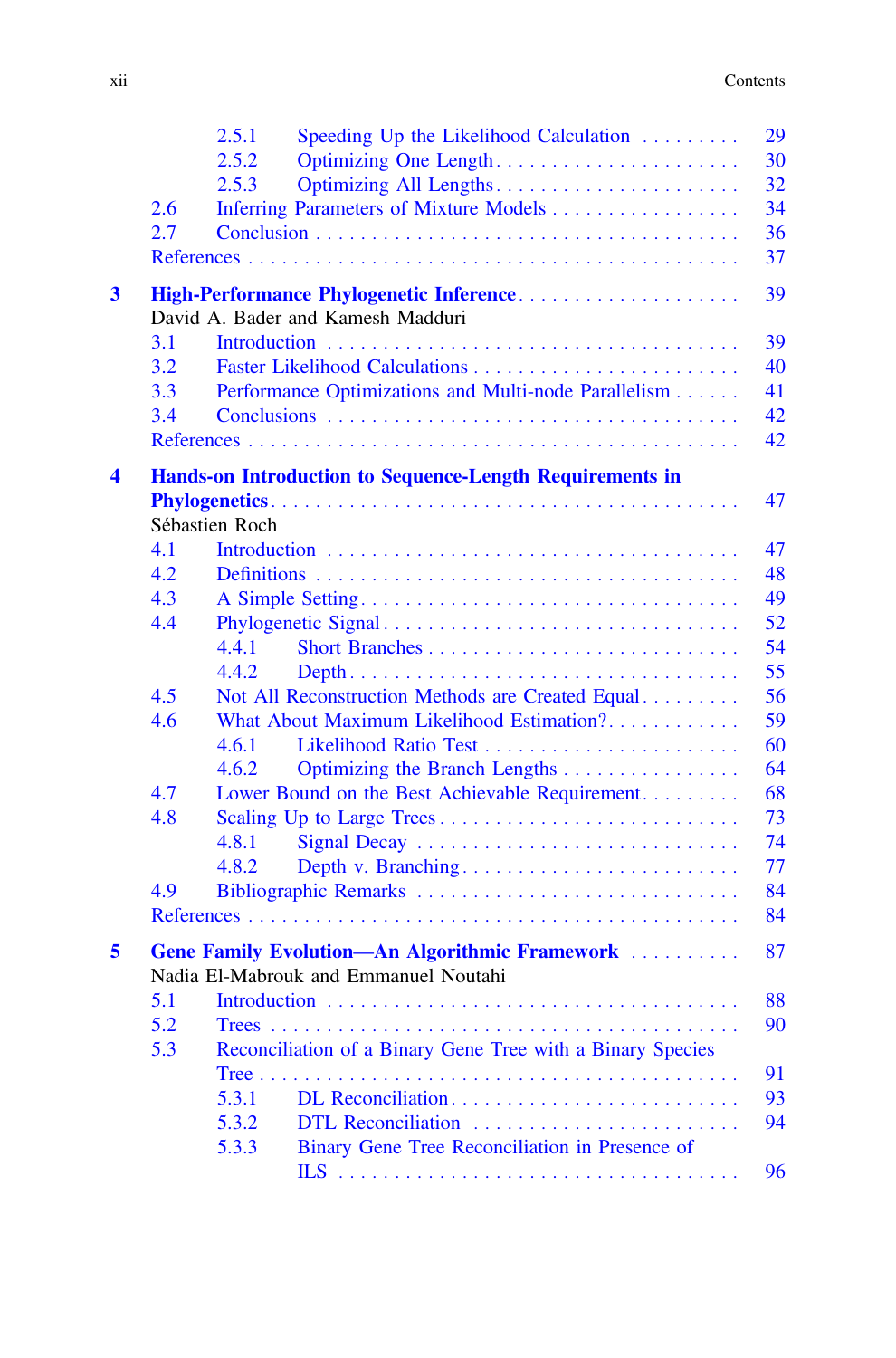|   | 5.4 | Reconciliation with a Non-binary Species Tree                     | 99  |  |  |  |
|---|-----|-------------------------------------------------------------------|-----|--|--|--|
|   | 5.5 | Reconciliation of a Non-binary Gene Tree with a Binary            |     |  |  |  |
|   |     |                                                                   | 100 |  |  |  |
|   |     | 5.5.1                                                             | 101 |  |  |  |
|   |     | 5.5.2<br>Extensions to DTL Reconciliation                         | 104 |  |  |  |
|   | 5.6 | Inferring a Gene Tree from a Set of Trees                         | 104 |  |  |  |
|   |     | 5.6.1<br>Amalgamation: Gene Tree Inference from a Set of          |     |  |  |  |
|   |     |                                                                   | 105 |  |  |  |
|   |     | 5.6.2<br>Supertree: Inferring a Tree from a Set of                |     |  |  |  |
|   |     |                                                                   | 106 |  |  |  |
|   | 5.7 | A Unifying View for the DL Model                                  | 109 |  |  |  |
|   | 5.8 |                                                                   | 113 |  |  |  |
|   |     |                                                                   | 115 |  |  |  |
|   |     |                                                                   |     |  |  |  |
| 6 |     | <b>Divide-and-Conquer Tree Estimation: Opportunities and</b>      |     |  |  |  |
|   |     |                                                                   | 121 |  |  |  |
|   |     | Tandy Warnow                                                      |     |  |  |  |
|   | 6.1 |                                                                   | 121 |  |  |  |
|   | 6.2 |                                                                   | 126 |  |  |  |
|   |     | 6.2.1<br>Terminology                                              | 126 |  |  |  |
|   |     | 6.2.2                                                             | 127 |  |  |  |
|   |     | 6.2.3<br>Bipartition-Based Supertree Methods                      | 128 |  |  |  |
|   |     | 6.2.4<br>Quartet-Based Supertree Methods                          | 131 |  |  |  |
|   |     | 6.2.5<br>Distance-Based Supertree Methods                         | 132 |  |  |  |
|   | 6.3 | Accuracy and Scalability of Existing Supertree Methods            | 133 |  |  |  |
|   | 6.4 | Improving Scalability of Supertree Methods                        | 134 |  |  |  |
|   |     | 6.4.1<br>SuperFine: Boosting Supertree Methods                    | 135 |  |  |  |
|   |     | 6.4.2<br>Explicitly Constraining the Search Space                 | 137 |  |  |  |
|   | 6.5 | Relationship to Phylogenomic Species Tree Estimation              | 139 |  |  |  |
|   | 6.6 |                                                                   | 141 |  |  |  |
|   | 6.7 |                                                                   | 142 |  |  |  |
|   |     |                                                                   | 143 |  |  |  |
| 7 |     | <b>Taxonomic Supertree Construction with Incertae sedis Taxa </b> | 151 |  |  |  |
|   |     | Benjamin D. Redelings and Mark T. Holder                          |     |  |  |  |
|   | 7.1 |                                                                   | 151 |  |  |  |
|   |     | 7.1.1                                                             | 154 |  |  |  |
|   |     | 7.1.2<br>A Naive Semantics: Consequences of Ignoring the          |     |  |  |  |
|   |     | Annotation                                                        | 156 |  |  |  |
|   | 7.2 |                                                                   | 157 |  |  |  |
|   |     | Goals for an <i>Incertae sedis</i> Semantics<br>7.2.1             | 157 |  |  |  |
|   |     | 7.2.2<br>Terminology for Rooted Splits                            | 158 |  |  |  |
|   |     | Split-Based Semantics for <i>Incertae sedis</i> Taxa<br>7.2.3     | 159 |  |  |  |
|   |     | 7.2.4<br><b>Unrestricted Range and Ignoring Additional</b>        |     |  |  |  |
|   |     |                                                                   | 160 |  |  |  |
|   |     |                                                                   |     |  |  |  |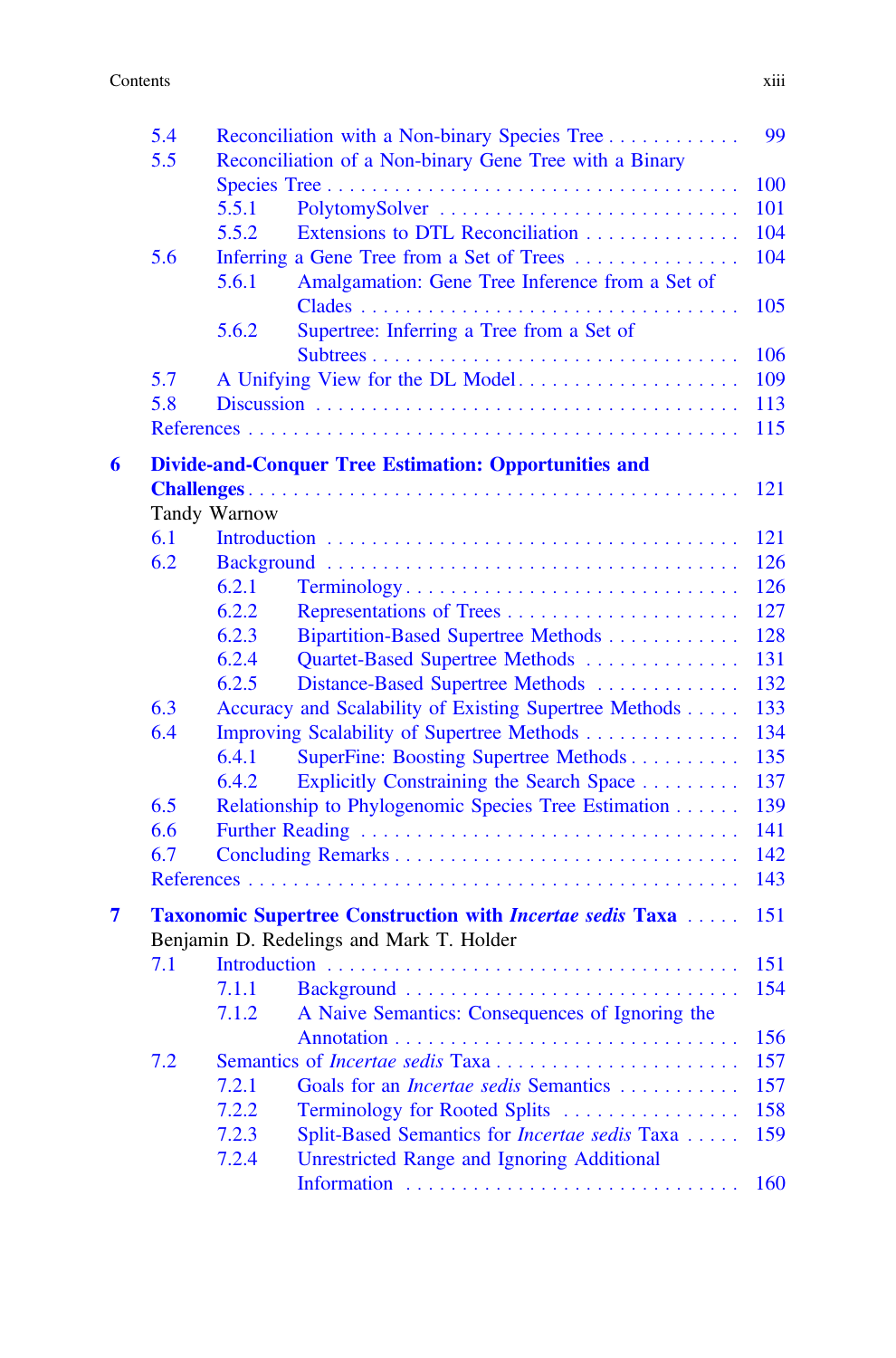|    |                                                             | 7.2.5                                                                 | 161 |  |  |  |
|----|-------------------------------------------------------------|-----------------------------------------------------------------------|-----|--|--|--|
|    |                                                             | 7.2.6                                                                 | 164 |  |  |  |
|    |                                                             | 7.2.7<br>Ambiguity of Split Representation for Incertae               |     |  |  |  |
|    |                                                             | sedis Taxa                                                            | 166 |  |  |  |
|    | 7.3                                                         | Handling <i>Incertae sedis</i> Taxa in a Software Pipeline            | 168 |  |  |  |
|    |                                                             | 7.3.1<br>Subproblem Decomposition                                     | 169 |  |  |  |
|    |                                                             | 7.3.2                                                                 | 170 |  |  |  |
|    | 7.4                                                         |                                                                       | 171 |  |  |  |
|    |                                                             |                                                                       | 172 |  |  |  |
| 8  | <b>Evolutionary Rate Change and the Transformation from</b> |                                                                       |     |  |  |  |
|    |                                                             | <b>Additive to Ultrametric: Modal Similarity of Orthologs in Fish</b> |     |  |  |  |
|    |                                                             | and Flower Phylogenomics                                              | 175 |  |  |  |
|    |                                                             | Daniella Santos Muñoz, Eric Lam and David Sankoff                     |     |  |  |  |
|    | 8.1                                                         |                                                                       | 175 |  |  |  |
|    | 8.2                                                         |                                                                       | 177 |  |  |  |
|    |                                                             | 8.2.1<br>Farris Transform                                             | 177 |  |  |  |
|    |                                                             | 8.2.2<br>Nonparametric Rate Smoothing (NPRS)                          | 178 |  |  |  |
|    |                                                             | 8.2.3<br>Penalized Likelihood                                         | 179 |  |  |  |
|    | 8.3                                                         |                                                                       | 180 |  |  |  |
|    | 8.4                                                         |                                                                       | 181 |  |  |  |
|    |                                                             | 8.4.1                                                                 | 181 |  |  |  |
|    |                                                             | 8.4.2                                                                 | 185 |  |  |  |
|    |                                                             | 8.4.3                                                                 | 185 |  |  |  |
|    | 8.5                                                         |                                                                       | 188 |  |  |  |
|    |                                                             |                                                                       | 188 |  |  |  |
| 9  |                                                             | Ancestral Genome Reconstruction                                       | 193 |  |  |  |
|    | Jijun Tang                                                  |                                                                       |     |  |  |  |
|    | 9.1                                                         |                                                                       | 193 |  |  |  |
|    | 9.2                                                         |                                                                       | 194 |  |  |  |
|    | 9.3                                                         | Pairwise Distance and Sorting                                         | 196 |  |  |  |
|    | 9.4                                                         |                                                                       | 197 |  |  |  |
|    |                                                             | Computing with Multiple Genomes<br>9.4.1                              | 199 |  |  |  |
|    | 9.5                                                         |                                                                       | 200 |  |  |  |
|    |                                                             |                                                                       | 201 |  |  |  |
| 10 |                                                             | <b>Genome Rearrangement Problems with Single and Multiple Gene</b>    |     |  |  |  |
|    |                                                             |                                                                       |     |  |  |  |
|    |                                                             | Ron Zeira and Ron Shamir                                              |     |  |  |  |
|    | 10.1                                                        |                                                                       | 206 |  |  |  |
|    |                                                             | 10.1.1                                                                | 206 |  |  |  |
|    |                                                             | Genome Rearrangements in Species Evolution<br>10.1.2                  | 208 |  |  |  |
|    |                                                             | 10.1.3<br>Genome Rearrangements in Cancer                             | 210 |  |  |  |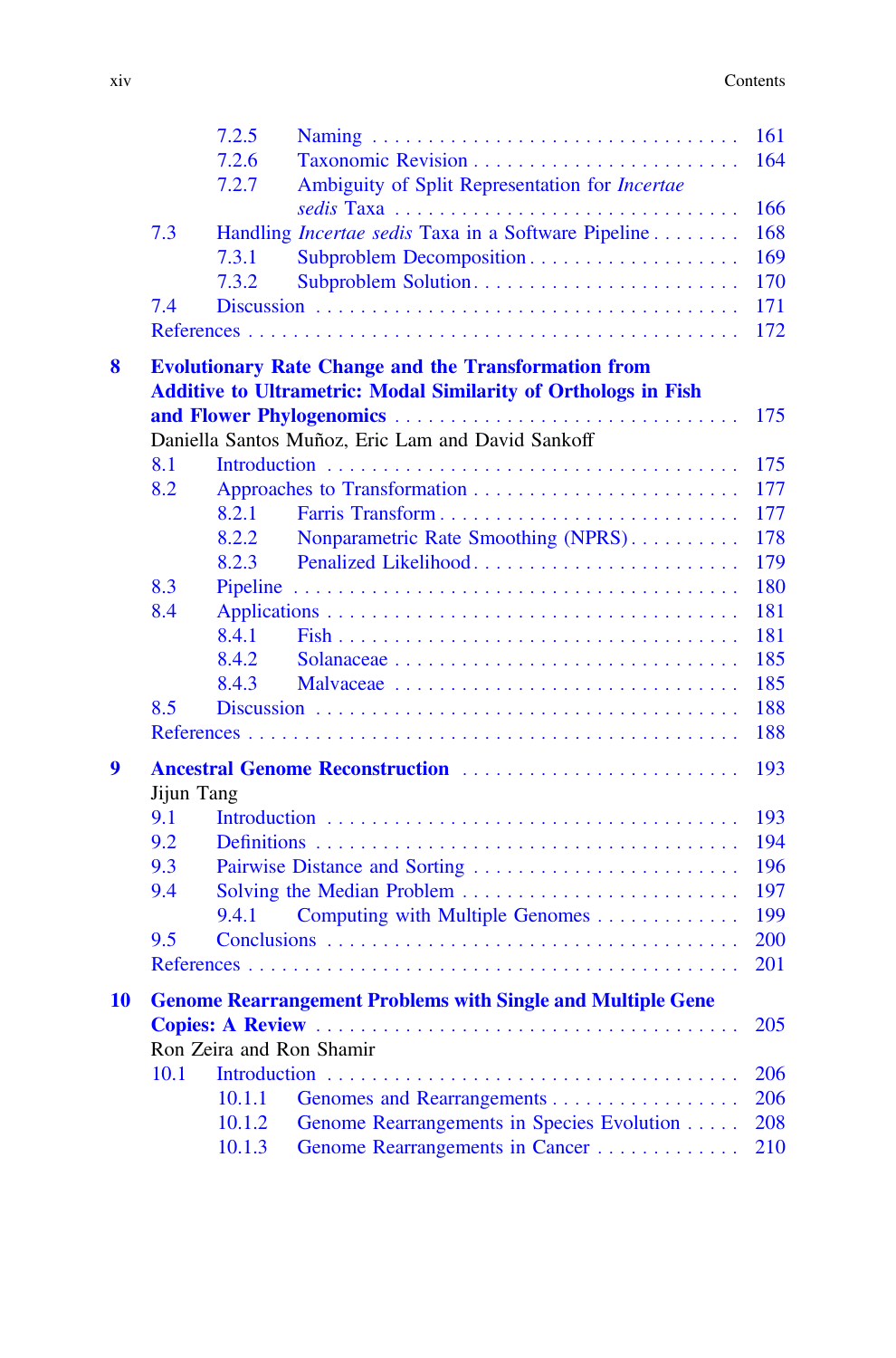#### Contents xv

|    | 10.2                                                  |                     | Single-Gene Models, Operation Types, and Distance |     |  |  |
|----|-------------------------------------------------------|---------------------|---------------------------------------------------|-----|--|--|
|    |                                                       |                     |                                                   | 212 |  |  |
|    |                                                       | 10.2.1              |                                                   | 212 |  |  |
|    |                                                       | 10.2.2              | Breakpoint Distance                               | 218 |  |  |
|    |                                                       | 10.2.3              | Reversal and Translocation Distances              | 219 |  |  |
|    |                                                       | 10.2.4              |                                                   | 220 |  |  |
|    |                                                       | 10.2.5              |                                                   | 221 |  |  |
|    | 10.3                                                  |                     | Multi-copy Models in Species Evolution            | 221 |  |  |
|    |                                                       | 10.3.1              |                                                   | 222 |  |  |
|    |                                                       | 10.3.2              | Single-Copy Models with Indels                    | 223 |  |  |
|    |                                                       | 10.3.3              | Multi-copy Models Without                         |     |  |  |
|    |                                                       |                     | Duplications/Deletions                            | 224 |  |  |
|    |                                                       | 10.3.4              | Models with Duplications or Deletions             | 225 |  |  |
|    | 10.4                                                  |                     | Multi-copy Models in Cancer                       | 226 |  |  |
|    |                                                       | 10.4.1              | Models with Duplications/Deletions                | 228 |  |  |
|    |                                                       | 10.4.2              | Copy Number Profile Distances                     | 228 |  |  |
|    |                                                       | 10.4.3              |                                                   | 231 |  |  |
|    | 234                                                   |                     |                                                   |     |  |  |
| 11 | <b>Computational Models for Cancer Phylogenetics </b> |                     |                                                   |     |  |  |
|    | 243<br><b>Russell Schwartz</b>                        |                     |                                                   |     |  |  |
|    | 11.1                                                  |                     |                                                   | 243 |  |  |
|    |                                                       | 11.1.1              |                                                   | 245 |  |  |
|    |                                                       | 11.1.2              | Scope and Organization                            | 247 |  |  |
|    | 11.2                                                  |                     | Estimating Evolutionary Distance                  | 248 |  |  |
|    |                                                       | 11.2.1              | Single Nucleotide Variants (SNVs)                 | 249 |  |  |
|    |                                                       | 11.2.2              | Copy Number Aberrations (CNAs)                    | 250 |  |  |
|    |                                                       | 11.2.3              |                                                   | 255 |  |  |
|    | 11.3                                                  | <b>Median Nodes</b> |                                                   | 257 |  |  |
|    |                                                       | 11.3.1              | SNV Median Nodes                                  | 257 |  |  |
|    |                                                       | 11.3.2              | CNA Median Nodes                                  | 258 |  |  |
|    |                                                       | 11.3.3              | Median Nodes for Other Data Types                 | 260 |  |  |
|    | 11.4                                                  |                     |                                                   | 260 |  |  |
|    |                                                       | 11.4.1              |                                                   | 261 |  |  |
|    |                                                       | 11.4.2              | CNA Phylogenetics                                 | 262 |  |  |
|    |                                                       | 11.4.3              | Hybrid and Alternative Distance Measures          | 263 |  |  |
|    | 11.5                                                  |                     | Phylogenetics and Deconvolution                   | 263 |  |  |
|    |                                                       |                     | Deconvolutional Phylogenies on SNVs               | 263 |  |  |
|    |                                                       |                     |                                                   |     |  |  |
|    |                                                       | 11.5.1<br>11.5.2    | Deconvolutional Phylogenies on CNAs               | 266 |  |  |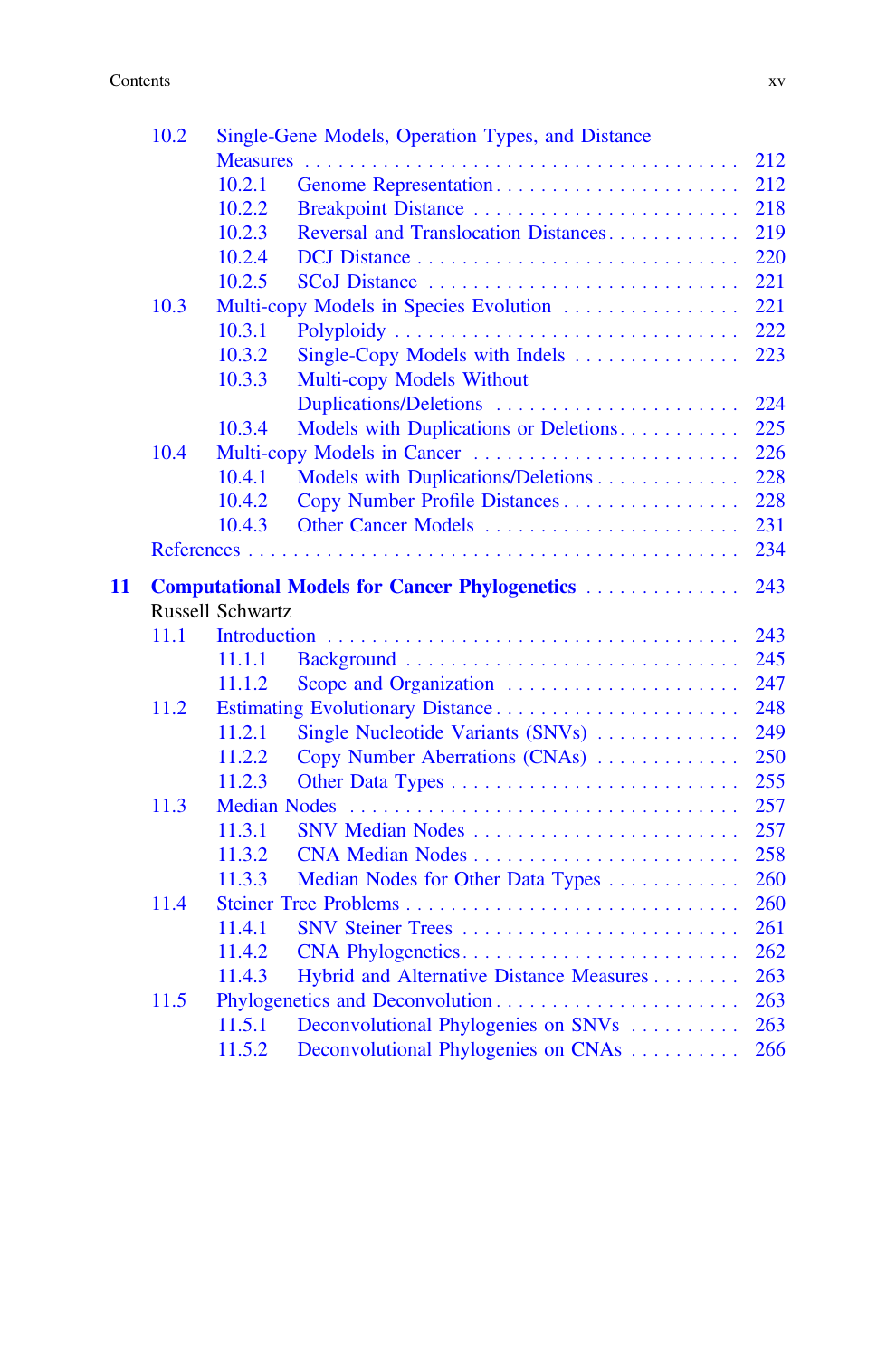|    |      | 11.5.3       | Hybrid Deconvolutional Methods                                     | 267 |
|----|------|--------------|--------------------------------------------------------------------|-----|
|    |      | 11.5.4       |                                                                    | 268 |
|    | 11.6 |              |                                                                    | 269 |
|    | 11.7 |              |                                                                    | 270 |
|    |      |              |                                                                    | 271 |
| 12 |      |              | <b>Clusters, Trees, and Phylogenetic Network Classes</b>           | 277 |
|    |      | Louxin Zhang |                                                                    |     |
|    | 12.1 |              | Mathematical Models of Evolution                                   | 277 |
|    |      | 12.1.1       |                                                                    | 277 |
|    |      | 12.1.2       | Rooted Phylogenetic Networks                                       | 278 |
|    |      | 12.1.3       | Applications of Rooted Phylogenetic Networks                       | 280 |
|    | 12.2 |              | Decomposition of Rooted Phylogenetic Networks                      | 281 |
|    | 12.3 |              | Clusters in Rooted Phylogenetic Networks                           | 282 |
|    |      | 12.3.1       | Clusters in Phylogenetic Trees                                     | 282 |
|    |      | 12.3.2       | Cluster Networks and Regular Networks                              | 283 |
|    |      | 12.3.3       | Softwired Clusters in Rooted Phylogenetic                          |     |
|    |      |              |                                                                    | 285 |
|    |      | 12.3.4       | The Cluster Containment Problem                                    | 286 |
|    |      | 12.3.5       |                                                                    | 290 |
|    | 12.4 |              | Phylogenetic Trees and Rooted Phylogenetic Networks                | 290 |
|    |      | 12.4.1       | Trees in Rooted Phylogenetic Networks                              | 290 |
|    |      | 12.4.2       | Tree-Based Phylogenetic Networks                                   | 291 |
|    |      | 12.4.3       | The Tree Containment Problem                                       | 295 |
|    | 12.5 |              | Reticulation-Visible Phylogenetic Networks                         | 295 |
|    |      | 12.5.1       | The Node Visibility Property                                       | 295 |
|    |      | 12.5.2       | Reticulation-Visible Networks                                      | 297 |
|    |      | 12.5.3       | Nearly Stable Networks                                             | 299 |
|    |      | 12.5.4       | A Characterization of Galled Networks                              | 301 |
|    |      | 12.5.5       | Sizes of Reticulation-Visible Networks                             | 301 |
|    |      | 12.5.6       | Linear-Time Algorithms for the Cluster                             |     |
|    |      |              |                                                                    | 304 |
|    |      | 12.5.7       | Fast Algorithms for the Tree Containment                           |     |
|    |      |              |                                                                    | 308 |
|    | 12.6 |              | Relationships Among Network Classes                                | 311 |
|    | 12.7 |              | Bibliographic Notes                                                | 312 |
|    |      |              |                                                                    | 313 |
| 13 |      |              | <b>Advances in Computational Methods for Phylogenetic Networks</b> |     |
|    |      |              |                                                                    | 317 |
|    |      |              | R. A. Leo Elworth, Huw A. Ogilvie, Jiafan Zhu and Luay Nakhleh     |     |
|    | 13.1 |              |                                                                    | 318 |
|    | 13.2 |              |                                                                    | 322 |
|    |      | 13.2.1       | Terminology                                                        | 322 |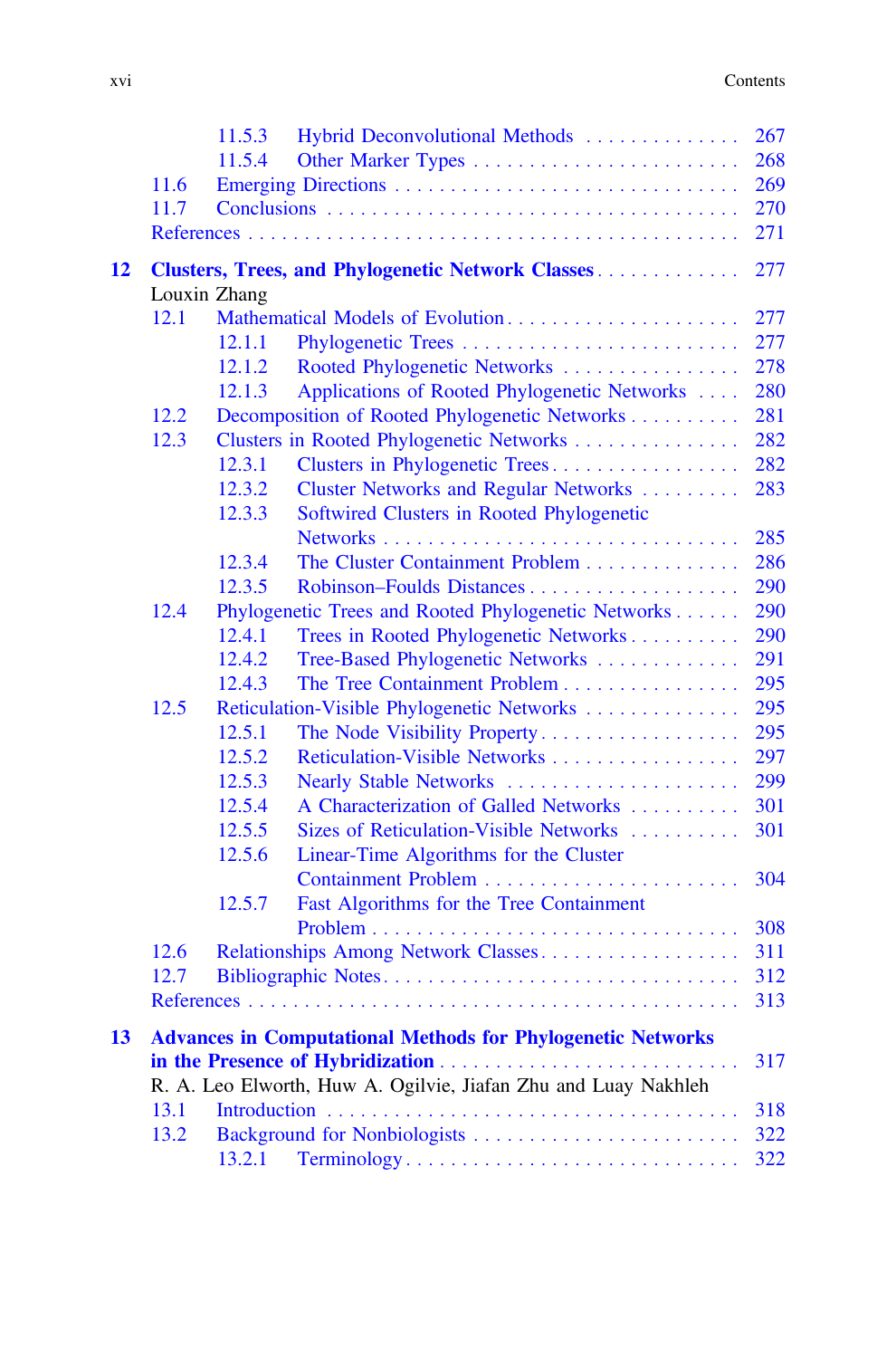#### **Contents** xvii

|    |              | 13.2.2 | Phylogenetic Trees and Their Likelihood                        | 324 |
|----|--------------|--------|----------------------------------------------------------------|-----|
|    | 13.3         |        | From Humble Beginnings: Smallest Displaying Networks           | 327 |
|    |              | 13.3.1 | The Topology of a Phylogenetic Network                         | 327 |
|    |              | 13.3.2 | Inferring Smallest Displaying Networks                         | 327 |
|    |              | 13.3.3 | Phylogenetic Networks as Summaries of Trees                    | 329 |
|    |              | 13.3.4 | A Step Toward More Complexity: Minimizing                      |     |
|    |              |        |                                                                | 331 |
|    | 13.4         |        | Phylogenetic Networks: A Generative Model of Molecular         |     |
|    |              |        |                                                                | 332 |
|    |              | 13.4.1 | Parameterizing the Network's Topology                          | 333 |
|    |              | 13.4.2 | The Multispecies Network Coalescent and Gene                   |     |
|    |              |        |                                                                | 334 |
|    | 13.5         |        | Maximum Likelihood Inference of Phylogenetic Networks          | 335 |
|    |              | 13.5.1 |                                                                | 336 |
|    | 13.6         |        | Bayesian Inference of Phylogenetic Networks                    | 339 |
|    |              | 13.6.1 | Probability Distributions Over Species Networks                | 340 |
|    |              | 13.6.2 | Sampling the Posterior Distribution                            | 341 |
|    |              | 13.6.3 | Inference Under MSC Versus MSNC When                           |     |
|    |              |        | Hybridization Is Present                                       | 343 |
|    | 13.7         |        | Phylogenetic Invariants Methods                                | 345 |
|    | 13.8         |        | Phylogenetic Networks in the Population Genetics               |     |
|    |              |        |                                                                | 348 |
|    |              | 13.8.1 | TreeMix                                                        | 348 |
|    | 13.9         |        |                                                                | 349 |
|    |              | 13.9.1 |                                                                | 351 |
|    | 13.10        |        |                                                                | 352 |
|    |              |        |                                                                | 353 |
| 14 |              |        | A Perspective on Comparative and Functional Genomics           | 361 |
|    |              |        | Daniel Doerr and Jens Stoye                                    |     |
|    | 14.1         |        |                                                                | 361 |
|    | 14.2         |        |                                                                | 363 |
|    | 14.3         |        | Comparative Detection of Functional Regions                    | 364 |
|    | 14.4         |        |                                                                | 368 |
|    | 14.5         |        | Analysis of Seven Amniote Genomes                              | 369 |
|    | 14.6         |        | Conclusion and Outlook                                         | 370 |
|    |              |        |                                                                | 371 |
| 15 |              |        | <b>Integer Linear Programming in Computational Biology:</b>    |     |
|    |              |        | <b>Overview of ILP, and New Results for Traveling Salesman</b> |     |
|    |              |        |                                                                | 373 |
|    | Dan Gusfield |        |                                                                |     |
|    | 15.1         |        |                                                                | 373 |
|    | 15.2         |        | Brief Overview of ILP                                          | 375 |
|    |              |        |                                                                |     |